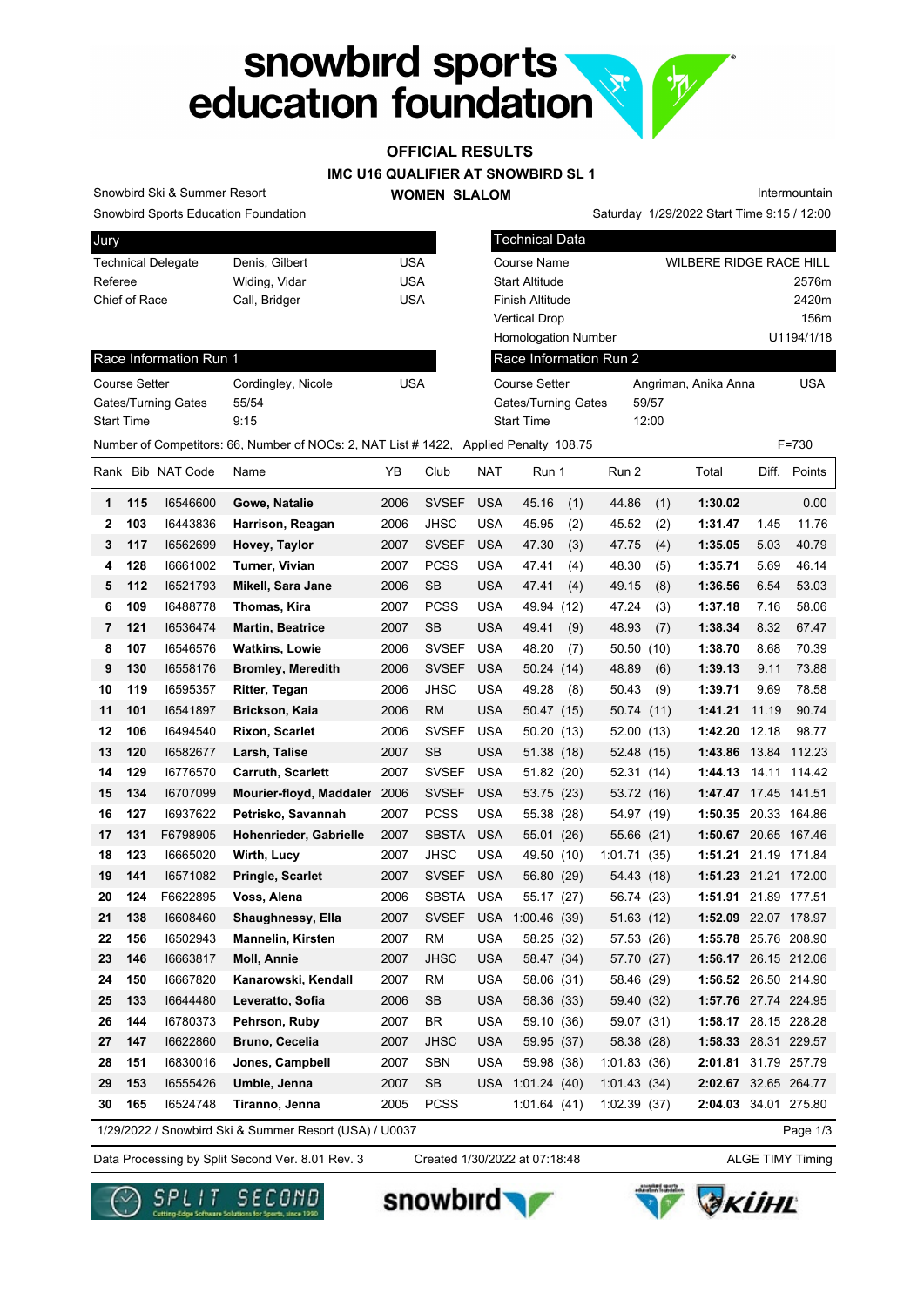# **IMC U16 QUALIFIER AT SNOWBIRD SL 1 WOMEN SLALOM OFFICIAL RESULTS**

Snowbird Ski & Summer Resort

Snowbird Sports Education Foundation

Intermountain

Saturday 1/29/2022 Start Time 9:15 / 12:00

|    |     | Rank Bib NAT Code            | Name                                   | YB   | Club         | NAT        | Run 1            | Run 2       | Total                | Diff. Points         |
|----|-----|------------------------------|----------------------------------------|------|--------------|------------|------------------|-------------|----------------------|----------------------|
| 31 | 154 | 16628921                     | Boehner, Morgan                        | 2007 | <b>SB</b>    |            | USA 1:02.29 (42) | 1:03.63(39) |                      | 2:05.92 35.90 291.12 |
| 32 | 161 | 16867770                     | Mackay, Elizabeth                      | 2007 | <b>SB</b>    |            | USA 1:04.04 (43) | 1:03.29(38) |                      | 2:07.33 37.31 302.56 |
| 33 | 163 | 17046755                     | Selznick, Amilia                       | 2007 | <b>SVSEF</b> |            | USA 1:05.52 (44) | 1:06.07(43) |                      | 2:11.59 41.57 337.10 |
| 34 | 148 | 16811161                     | Paulson, Caroline                      | 2006 | SOL          |            | USA 1:08.70 (47) | 1:04.52(40) | 2:13.22 43.20 350.32 |                      |
| 35 | 155 | 16740215                     | Pagano, Emma                           | 2005 | <b>SBN</b>   |            | USA 1:08.11 (46) | 1:07.15(44) | 2:15.26 45.24 366.87 |                      |
| 36 | 152 | 16861725                     | Perl, Nicole                           | 2005 | <b>BBSEF</b> |            | USA 1:09.37 (48) | 1:09.05(45) |                      | 2:18.42 48.40 392.49 |
| 37 | 149 | 16747635                     | Kirby, Greta                           | 2007 | <b>PCSS</b>  | <b>USA</b> | 57.40 (30)       | 1:24.20(47) |                      | 2:21.60 51.58 418.28 |
| 38 | 164 | 16566133                     | Pope, Rachel                           | 2007 | IND          |            | USA 1:14.66 (49) | 1:12.29(46) |                      | 2:26.95 56.93 461.66 |
|    |     |                              |                                        |      |              |            |                  |             |                      |                      |
|    |     |                              | <b>NOT PERMITTED TO START 1st RUN</b>  |      |              |            |                  |             |                      |                      |
|    |     |                              |                                        |      |              |            |                  |             |                      |                      |
|    |     |                              | DID NOT START 1st RUN: 3 competitors   |      |              |            |                  |             |                      |                      |
|    | 137 | 16576278                     | Hoopes, Faith                          | 2006 | <b>SB</b>    | <b>USA</b> |                  |             |                      |                      |
|    | 111 | 16456055                     | Guay, Dyllan                           | 2007 | <b>PCSS</b>  | <b>USA</b> |                  |             |                      |                      |
|    | 108 | 16609372                     | Venverloh, Caitlin                     | 2006 | <b>PCSS</b>  | <b>USA</b> |                  |             |                      |                      |
|    |     |                              |                                        |      |              |            |                  |             |                      |                      |
|    |     |                              | DID NOT FINISH 1st RUN: 11 competitors |      |              |            |                  |             |                      |                      |
|    | 166 | 16823000                     | <b>Fleming, Chloe</b>                  | 2006 | SVSEF USA    |            |                  |             |                      |                      |
|    | 162 | 17059096                     | <b>Campbell, Delaney</b>               | 2007 | <b>MWSC</b>  | <b>USA</b> |                  | <b>DNF</b>  |                      |                      |
|    | 159 | 17021265                     | <b>Wells, Mackenzie</b>                | 2006 | BBSEF USA    |            |                  | 1:04.61(41) |                      |                      |
|    | 157 | 16852373                     | Oakey, Aubrey                          | 2007 | <b>BBSEF</b> | <b>USA</b> |                  | 1:00.40(33) |                      |                      |
|    | 139 | 16682791                     | Cooke, Faith                           | 2006 | <b>SVSEF</b> | <b>USA</b> |                  | 58.96 (30)  |                      |                      |
|    | 136 | 16587743                     | Preston, Sonja                         | 2007 | <b>PCSS</b>  | <b>USA</b> |                  | 56.76 (24)  |                      |                      |
|    | 132 | 16831226                     | Ryan, Madeline                         | 2007 | JHSC         | <b>USA</b> |                  | 56.83 (25)  |                      |                      |
|    | 125 | 16476916                     | <b>Costello, Avery</b>                 | 2007 | <b>SBN</b>   | <b>USA</b> |                  | 53.97 (17)  |                      |                      |
|    | 118 | 16535548                     | Kaufman Schiller, Hayd 2006            |      | RM           | <b>USA</b> |                  | <b>DNF</b>  |                      |                      |
|    | 114 | 16511673                     | Crist, Ruby                            | 2006 | <b>SVSEF</b> | <b>USA</b> |                  | <b>DNF</b>  |                      |                      |
|    | 110 | 16567417                     | Gardner, Eden Grace                    | 2006 | SVSEF USA    |            |                  | 55.38 (20)  |                      |                      |
|    |     |                              |                                        |      |              |            |                  |             |                      |                      |
|    |     |                              | DISQUALIFIED 1st RUN: 3 competitors    |      |              |            |                  |             |                      |                      |
|    | 158 | 16503478                     | Railsback, Aurora                      | 2007 | <b>BR</b>    | <b>USA</b> |                  | 1:05.91(42) | Gate 36              |                      |
|    |     |                              |                                        | 2004 | <b>SBN</b>   | <b>USA</b> |                  | <b>DNF</b>  | Gate 51              |                      |
|    | 122 | 16836418                     | Nelson, Linnea                         | 2006 | BBSEF USA    |            |                  | 55.95 (22)  | Gate 48              |                      |
|    |     |                              | <b>NOT PERMITTED TO START 2nd RUN</b>  |      |              |            |                  |             |                      |                      |
|    |     | <b>DID NOT START 2nd RUN</b> |                                        |      |              |            |                  |             |                      |                      |
|    |     |                              |                                        |      |              |            |                  |             |                      |                      |
|    |     |                              | DID NOT FINICH 2nd DUN: 7 compatitors  |      |              |            |                  |             |                      |                      |

|     |          | DID NOT FINISH 2nd RUN: 7 competitors |      |             |            |              |            |
|-----|----------|---------------------------------------|------|-------------|------------|--------------|------------|
| 145 | F6755695 | Johnston, Keira                       | 2007 | SBSTA USA   |            | 58.85 (35)   | <b>DNF</b> |
| 135 | 16764409 | Potter, Anna                          | 2006 | <b>PCSS</b> | <b>USA</b> | 54.66 (24)   | <b>DNF</b> |
| 116 | 16438121 | Horsley, Alina                        | 2006 | SB          | <b>USA</b> | 50.62(16)    | <b>DNF</b> |
| 113 | 16768388 | Mengason, Hayden                      | 2005 | <b>RM</b>   | <b>USA</b> | 51.21(17)    | <b>DNF</b> |
| 105 | 16971128 | Holbrook, Nina                        | 2007 | <b>PCSS</b> | <b>USA</b> | 47.85<br>(6) | <b>DNF</b> |
| 104 | F6720196 | Service, Kaila                        | 2006 | SBSTA       | <b>USA</b> | 53.41 (22)   | <b>DNF</b> |

1/29/2022 / Snowbird Ski & Summer Resort (USA) / U0037

Page 2/3

Data Processing by Split Second Ver. 8.01 Rev. 3 Created 1/30/2022 at 07:18:48 ALGE TIMY Timing

Created 1/30/2022 at 07:18:48